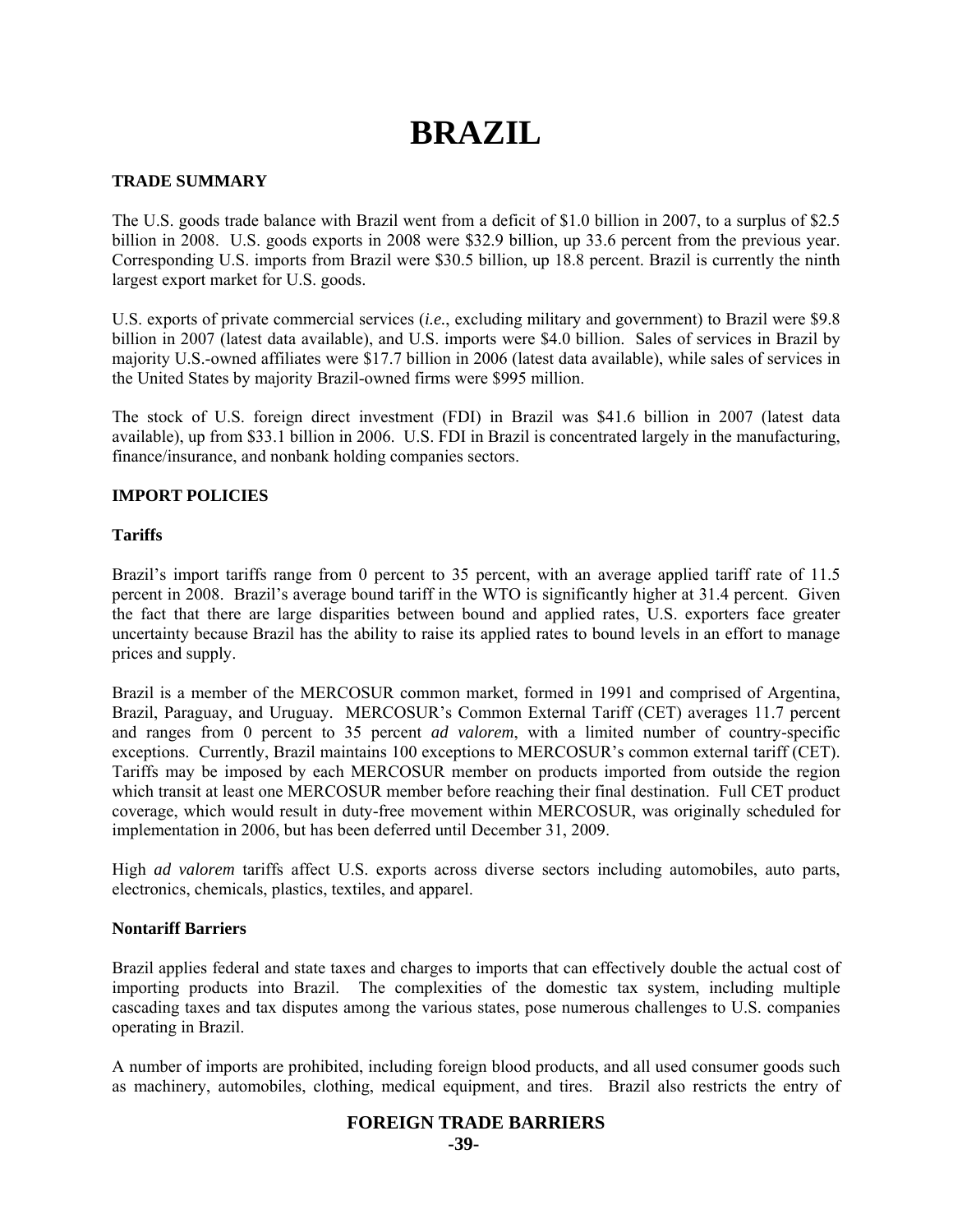certain types of remanufactured goods (*e.g.* earthmoving equipment, automotive parts, and medical equipment) through onerous import licensing procedures. Additionally, Brazil only allows the importation of such goods if they are not produced domestically. A 25 percent merchant marine tax on long-distance freight at Brazilian ports puts U.S. agricultural products at a competitive disadvantage to MERCOSUR products. Brazil applies a 60 percent flat import tax on most manufactured retail goods imported via mail and express shipment by individuals that go through a simplified customs clearance procedure called RTS (simplified tax regime). Goods with a value of over \$3,000 cannot be imported using this regime.

# **Import Licensing/Customs Valuation**

All importers must register with the Secretariat of Foreign Trade (SECEX) to access Brazil's "SISCOMEX" computerized trade documentation system. SISCOMEX registration requirements are onerous, including a minimum capital requirement; however, the SISCOMEX system, updated in early 2007, has cut the wait time for import-export license processing almost in half. Fees are assessed for each import statement submitted through SISCOMEX. Most imports into Brazil are covered by an "automatic import license" regime. Brazil's non-automatic import licensing system covers imports of products that require authorization from specific ministries or agencies, such as beverages (Ministry of Agriculture), pharmaceuticals (Ministry of Health), and arms and munitions (National Defense Ministry). Although a list of products subject to non-automatic import licensing procedures is published on the Brazilian Ministry of Development, Industry and Trade website (http//:www.desenvolvimento.gov.br/sitio/interna/ interna.php?area=5&menu=272&refr=246), specific information related to non-automatic import license requirements and explanations for rejections of non-automatic import license applications are lacking. These measures have made importing into Brazil less transparent and more cumbersome for U.S. exporters.

Additionally, specific issues have arisen regarding Brazil's usage of import licensing requirements in certain sectors. For example, Brazil's non-automatic import license system for toys was implemented at the end of 2005, shortly before Brazil's safeguard mechanism for toys was set to expire. U.S. companies have reported that in evaluating the applications for import licenses for toy entries, SECEX has relied on determinations regarding customs valuation level. Evaluation of these import license applications involves a lengthy process, with some importations subject to additional scrutiny and delays resulting from customs valuation determinations. Companies have reported delays in excess of 90 days for the approval of import license applications.

U.S. companies continue to complain of onerous and burdensome documentation requirements, which are required before certain types of goods can enter Brazil even on a temporary basis. For example, the Ministry of Health's regulatory agency, ANVISA, must approve product registrations for imported pharmaceuticals, medical devices, health and fitness equipment, cosmetics, and processed food products. Currently, the registration process at ANVISA takes from three to six months for new versions of existing products, but can take over six months to register products new to the market. Registration of certain pharmaceutical products can take over one year, since ANVISA requires that a full battery of clinical testing be performed in Brazil, regardless of whether or not the drug already has FDA approval.

U.S. companies have also complained that customs officials often apply a higher dutiable value based on a retail price rather than recognizing the company's stated transaction value.

In recent years, Brazil has become a more active user of antidumping and safeguard remedies. Since November 2007, Brazil has initiated three antidumping investigations involving U.S. exports (including biaxially oriented polypropylene film, butyl acrylate, and supercalendered paper). In addition, Brazil has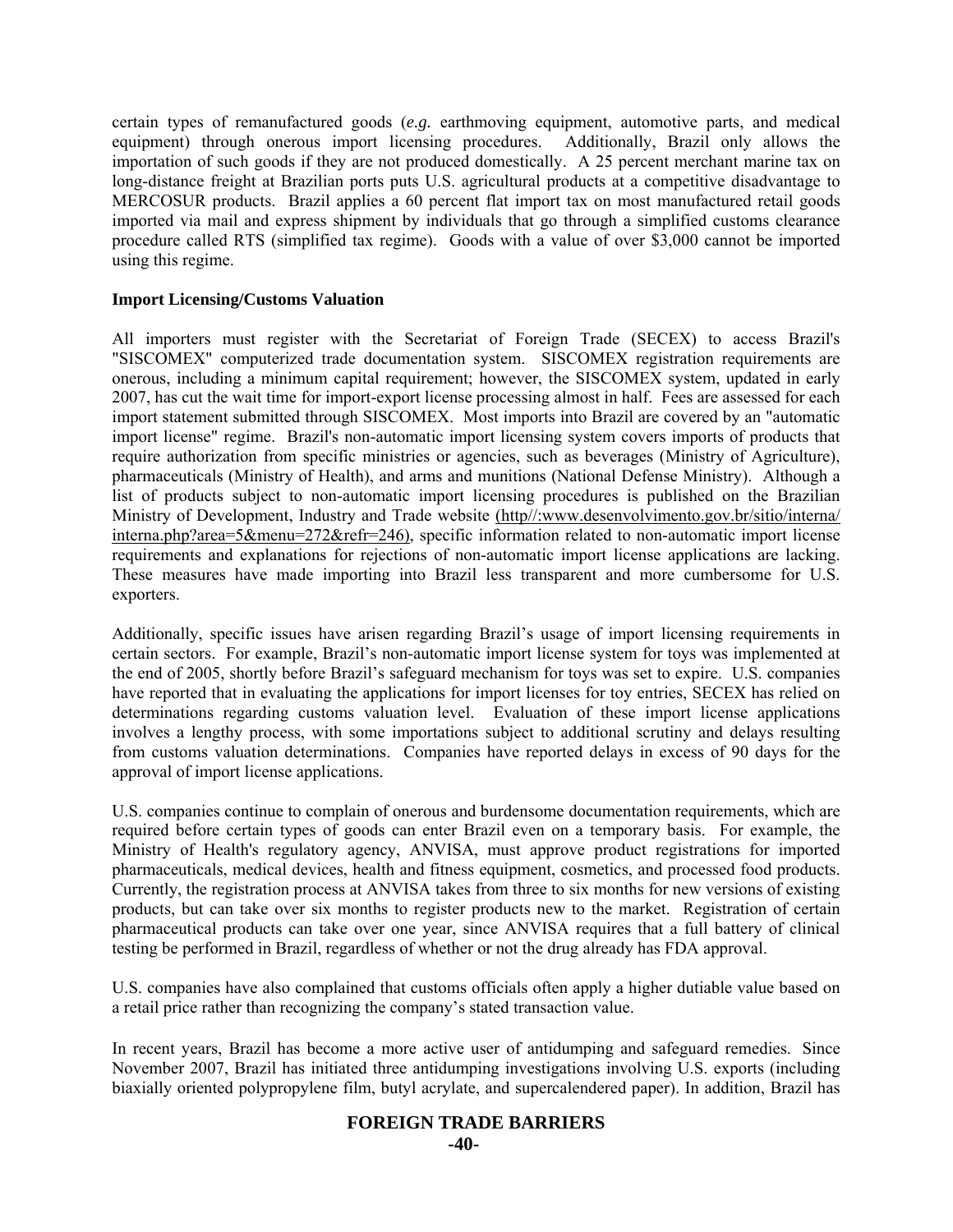initiated a safeguard investigation (recordable CDs and DVDs), affecting nearly \$37 million in U.S. exports.

# **EXPORT POLICIES**

# **Export Subsidies**

In October 2007, Brazil restored tax breaks to exporters with the enactment of Law 11529 with the stated intention of helping industries hurt by the strengthening of the national currency, the real. This law allows certain Brazilian industrial sectors (textiles, furniture, ornamental stones, woodworking, leatherworking, shoes, leather goods, heavy and agricultural machinery manufacturers, apparel, and automotive – including parts) to apply tax credits under the social integration (PIS) and social security (COFINS) programs to the purchase of capital goods, both domestic and imported, to be used for manufacturing finished products. The law also expands the government's program for exporting companies purchasing capital goods. To be exempt from paying the 9.25 percent PIS-COFINS tax on these purchases, companies normally must prove they derive at least 70 percent of their revenues from exportation. This benchmark was lowered to 60 percent for companies in the sectors covered by the legislation.

The Air Transport Association of America (ATA) and its member airlines were concerned with the government of Brazil's delay in sending proposed legislation eliminating the PIS-COFINS tax on international jet fuel in Brazil. This tax did not comply with international agreements or with the International Civil Aviation Organization's Policies on Taxation in the Field of International Air Transport, to which Brazil is a signatory country. ATA, the International Air Transport Association, and U.S. airlines coordinated a successful campaign by sending letters urging the government of Brazil to promptly implement legislation to eliminate the PIS-COFINS tax. On September 25, 2008, the Brazilian government published a resolution eliminating the PIS-COFINS from the refinery price. The elimination of the tax represents savings of approximately \$97 million per year to the fuel costs of international flights for carriers operating out of Brazil.

The government of Brazil offers a variety of tax, tariff, and financing incentives to encourage production for export and the use of Brazilian made inputs in domestic production. For example, Brazil's National Bank for Economic and Social Development (BNDES) provides long-term financing to Brazilian industries through several different programs. The interest rates charged on this financing are customarily lower than the prevailing market interest rates for domestic financing. One BNDES program, FINAME, provides capital financing to Brazilian companies for, among other things, expansion and modernization projects as well as the acquisition or leasing of new machinery and equipment. One goal of this program is to support the purchase of domestic over imported equipment and machinery. These programs can be used for financing capacity expansions and equipment purchases in industries such as steel and agriculture.

Brazil's Special Regime for the Information Technology Exportation Platform (REPES) introduced in 2005 suspends, for a five year period, PIS-COFINS taxes on goods and information technology services imported by companies that commit to export software and information technology services to the extent that those exports account for over 80 percent of their annual gross income. The Special Regime for the Acquisition of Capital Goods by Exporting Enterprises (RECAP) suspends these same taxes on new machines, instruments and equipment imported by companies that commit for a period of at least three years to export goods and services such that they account for at least 80 percent of their overall gross income for the previous calendar year.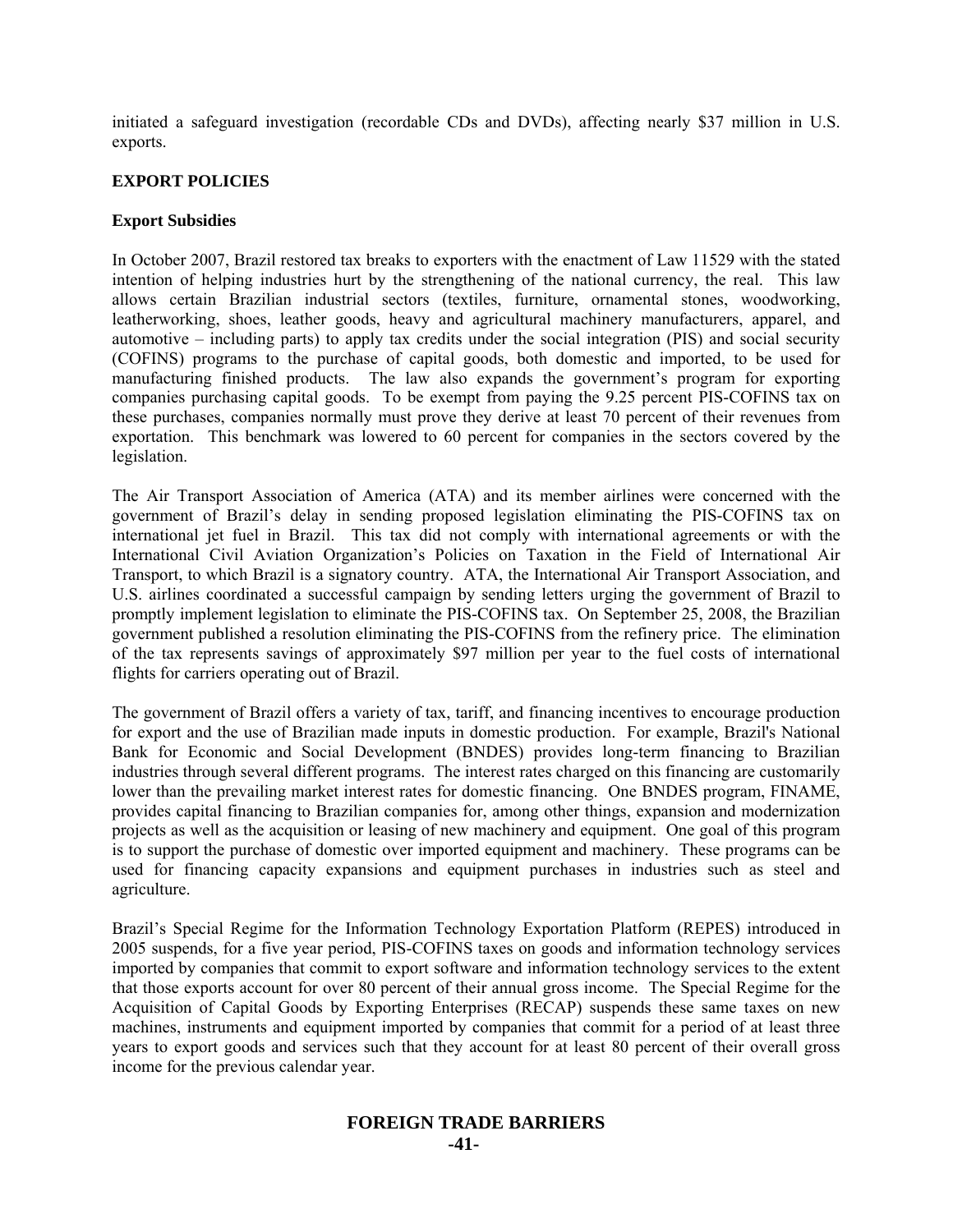# **STANDARDS, TESTING, LABELING, AND CERTIFICATION**

## **Standards**

A number of U.S. companies have raised concerns with respect to Brazil's standards development process across sectors. For example, Brazil is developing standards for a range of electrical products that are seemingly based not only on International Electrotechnical Commission standards but MERCOSUR standards as well; according to U.S. industry, this could create barriers for many products that include U.S. technology and meet U.S. or relevant international standards.

In May and June 2008, Brazil notified the WTO of numerous proposed changes to their technical regulations for wine and distilled spirits. U.S. industry raised concerns that the regulations would set quality and identity standards that are not in conformity with international practices, are not justified by health and safety considerations, and could bar a number of U.S. distilled spirits and wine exports to Brazil. Brazil responded that the regulations would only apply to domestic production and, thus, would not affect imports.

In late 2006, Brazil adopted a regulation which requires companies to submit economic information (some of it proprietary), including projected worldwide pricing intentions, in order to register and reregister certain medical devices. Registration is a requirement for these products to be placed on the Brazilian market. The United States continues to express its concern that Brazil's National Health Surveillance Agency (ANVISA) requires the submission of certain economic data with each registration that does not appear to be related to the safety and efficacy of medical devices and is unnecessarily costly and burdensome. U.S. industry has indicated that some of the information required by ANVISA is impossible to provide, either because that information does not exist, or because information exists, but is sensitive commercial information or is only available if obtained from other companies, which raises potential antitrust issues. Brazil and the United States are currently engaged in discussions aimed at resolving the issue.

U.S. companies have complained that Brazil has not identified a standard for sulfite tolerance for dehydrated potatoes, restricting U.S. exports.

# **Certification**

Because Brazil's National Telecommunications Regulatory Agency does not accept test data generated outside of Brazil (except in a few limited cases), and virtually all testing for information technology (IT) and telecommunications equipment must be conducted by testing labs in Brazil. There are concerns that this requirement of "in country" testing significantly increases the costs of exporting equipment to Brazil.

#### **Sanitary and Phytosanitary Measures**

While some progress has been made in the area of sanitary and phytosanitary measures, significant issues remain that restrict U.S. agricultural and food exports to Brazil. For example, due to the 2003 discovery of a Bovine Spongiform Encephalopathy (BSE) positive animal in the United States, Brazil prohibits the importation of all U.S. cattle, beef, and beef products. World Organization for Animal Health (OIE) guidelines provide for scientifically-based conditions under which all beef and beef products from animals of any age can be safely traded from all countries regardless of BSE status as long as the appropriate Specified Risk Materials (SRMs) are removed. In May 2007, the OIE classified the United States as "controlled risk" for BSE. The United States continues to press Brazil to implement import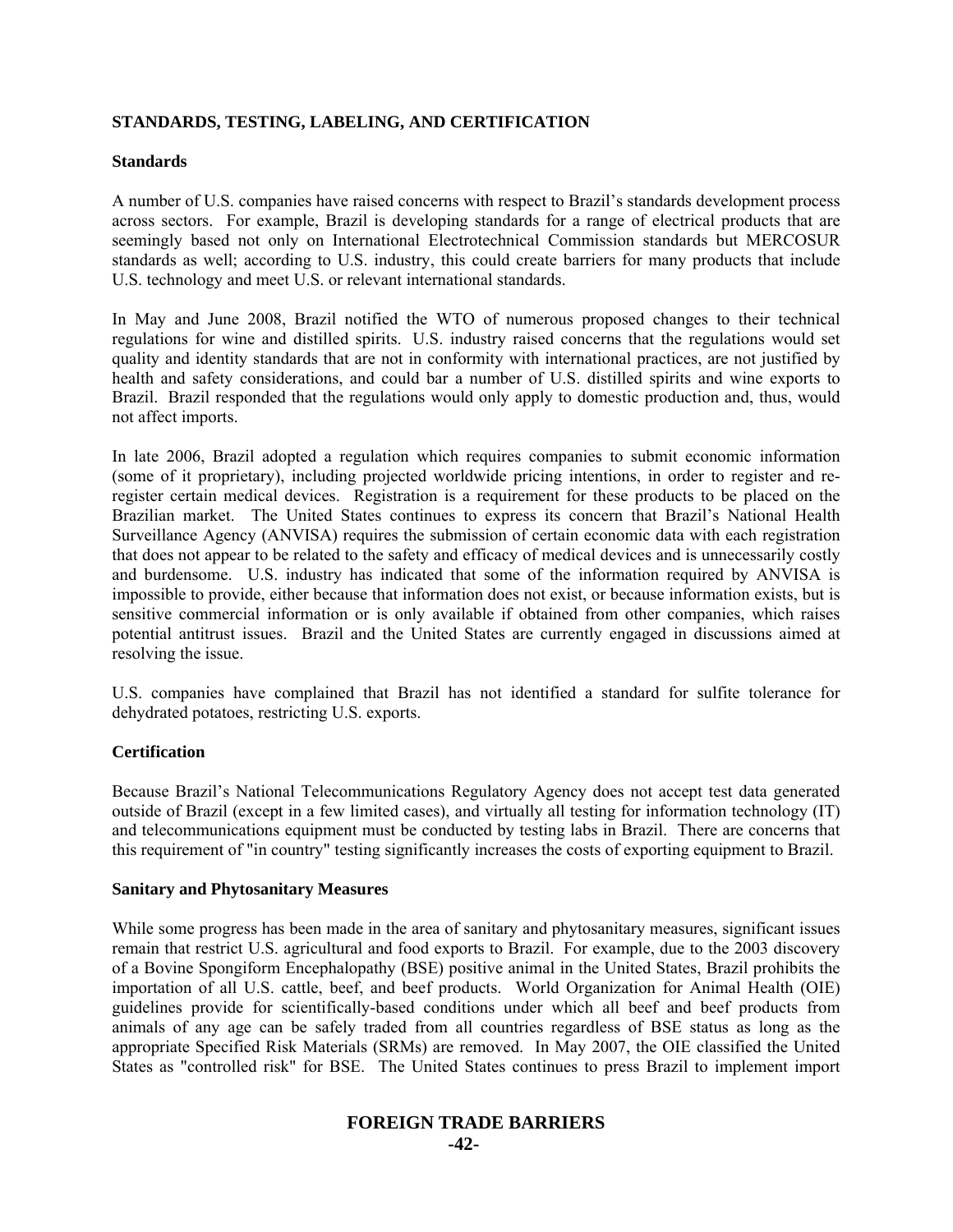requirements for U.S. live cattle, beef, and beef products on the basis of science, the OIE guidelines, and the U.S. "controlled risk" classification.

Brazil continues to limit the import of poultry meat and table eggs from the United States without a scientific basis for its actions. As a result, U.S. poultry meat exports, which exceeded \$1.1 million in 2004, dropped to \$218,000 in 2007. Exports during the first 10 months of 2008 fell 47 percent compared to the same period in 2007.

Brazil also maintains phytosanitary restrictions that prevent importation of specific types of wheat grown in certain areas of the United States despite scientific evidence that objectively demonstrates that the risk to Brazil of removing these restrictions is negligible. Through technical dialogue, U.S. and Brazilian officials will continue to pursue the development and application of science-based sanitary standards for trade in U.S. agricultural products.

#### **Biotechnology**

Agricultural biotechnology in Brazil is rigorously regulated under a risk-based system which provides for safety norms and inspection mechanisms for activities that involve genetically engineered organisms (and their by-products), establishes the National Biosafety Council (CNBS), re-structures the National Biosafety Technical Commission (CTNBio), and sets the National Biosafety Policy. The system also includes provisions for stem cell research in Brazil. Biosafety Law 11,460 of March 21, 2007 improved the voting process for approval of individual biotechnology events by the CTNBio. As of June 18, 2008, all approvals of biotechnology events in Brazil by the CTNBio are conclusive and cannot be appealed to the CNBS, which considers only issues of social and economic interests. This decision eliminates a major constraint for the approval of biotechnology events in Brazil. Although hurdles still remain, progress has also been made in addressing protection of intellectual property rights as it relates to biotechnology.

#### **Reciprocity**

Brazil requires that the U.S. Department of Agriculture's export certificates for animals and plants and their by-products be authenticated by a Brazilian consulate in the United States before shipping. This results in extra cost and unnecessary delays in exports of agriculture products to Brazil. The United States does not have a comparable requirement. U.S. efforts over the last three years to seek modifications to this Brazilian law, which dates from 1934, have thus far yielded little change.

#### **GOVERNMENT PROCUREMENT**

U.S. companies have found it difficult to participate in Brazil's public sector procurement unless they are associated with a local firm. Without a significant in-country presence, U.S. companies regularly face significant obstacles in winning government contracts and are often more successful in subcontracting with larger Brazilian firms. Regulations allow a Brazilian state enterprise to subcontract services to a foreign firm only if domestic expertise is unavailable. Additionally,  $\hat{U}$ .S. and other foreign firms may only bid to provide technical services where there are no qualified Brazilian firms available.

Brazilian government procurement policies apply to purchases by government entities and state-owned companies. Brazil has an open competition process for major government procurements. Under Brazilian law, price is to be the overriding factor in selecting suppliers. By law, the Brazilian government may not make a distinction between domestic and foreign-owned companies during the tendering process;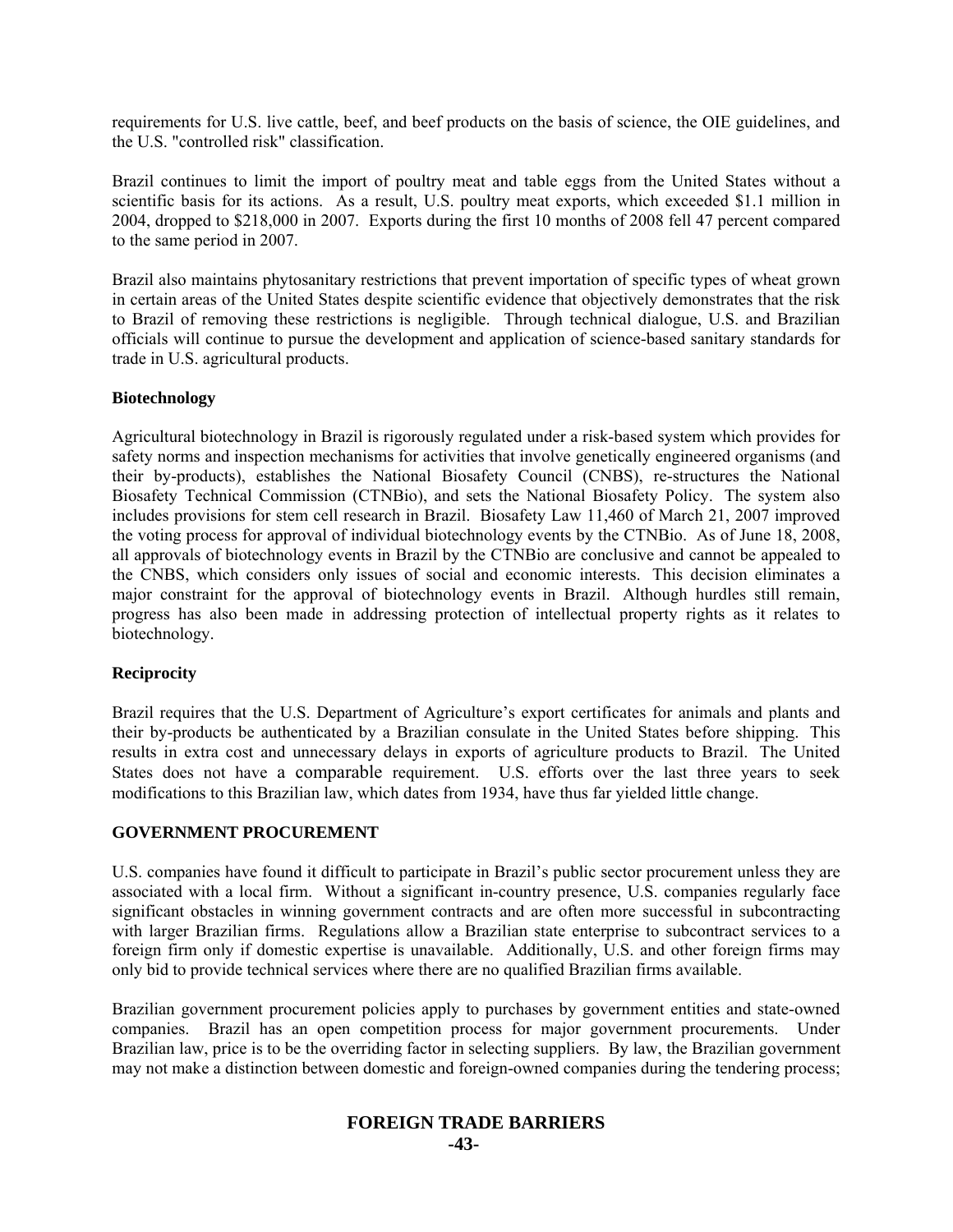however, when two equally qualified vendors are considered, the law's implementing regulations provide for a preference to Brazilian goods and services.

Brazil's regulations on the procurement of information technology goods and services requires federal agencies and parastatal entities to give preferences to locally produced computer products based on a complicated and nontransparent price/technology matrix. However, Brazil permits foreign companies that have established legal entities in Brazil to compete for procurement-related multilateral development bank loans.

Most government procurement is open to international competition, either through direct bidding or participation in consortia. However, many of the larger bids (*e.g.* military purchases) can lead to unilateral single source procurement awards. The value of current pending military procurements exceeds \$1 billion.

Brazil is not a signatory of the WTO Agreement on Government Procurement (GPA).

# **INTELLECTUAL PROPERTY RIGHTS (IPR) PROTECTION**

Brazil has made important progress in enhancing the effectiveness of intellectual property enforcement, particularly with respect to pirated audiovisual goods. Nonetheless, shortcomings in some areas of IPR protection and enforcement continue to represent barriers to U.S. exports and investment.

#### **Patents and Trademarks**

The United States continues to raise concerns regarding Brazil's Law 10196 of 2001, which includes a requirement that National Health Surveillance Agency (ANVISA) approval be obtained prior to the issuance of a pharmaceutical patent. On June 23, 2008, ANVISA issued Resolution RDC 45 standardizing, to some extent, the procedures for review of such patent applications. Nonetheless, ANVISA's role in reviewing pharmaceutical patent applications remains non-transparent and has contributed to an increasing backlog in the issuance of patents.

Although Brazil's patent application backlog remains high, estimated at over 150,000 applications, the national patent office has taken concrete steps to streamline processing, including an upgrade of its outdated computer system. Over the past two years it has increased the number of patent examiners over 200 percent and has plans to further increase the number of examiners from the current level of 238 to 473 full-time examiners by the end of 2010, at the same time increasing median salaries 50 percent to retain experienced employees. By the end of 2008, the National Institute of Industrial Property (INPI) expected to increase its patent processing capacity from the current 20,000 applications per year to 30,000 per year. In mid-2006, INPI instituted a new system of streamlined, paperless processing for trademarks. The system, titled "*e-Marcas*," enables new trademark applications to be filed with INPI via the Internet. By the end of 2009, INPI looks to adopt a similar system for new patent applications. The U.S. Patent and Trademark Office (USPTO) is working with INPI to help that agency in its modernization efforts. In July 2008 the USPTO and Brazilian IPR regulator INPI signed a Memorandum of Understanding that will serve as a vehicle for continued cooperation on IPR issues, such as training and efforts to reduce the patent and trademark backlog.

The United States is also concerned about Brazil's protection against unfair commercial use of test data generated in connection with obtaining marketing approval for pharmaceutical products. Law 10603 of 2002 on data confidentiality covers pharmaceuticals for veterinary use, fertilizers, agro-toxins, and their components and related products. The law does not cover pharmaceuticals for human use.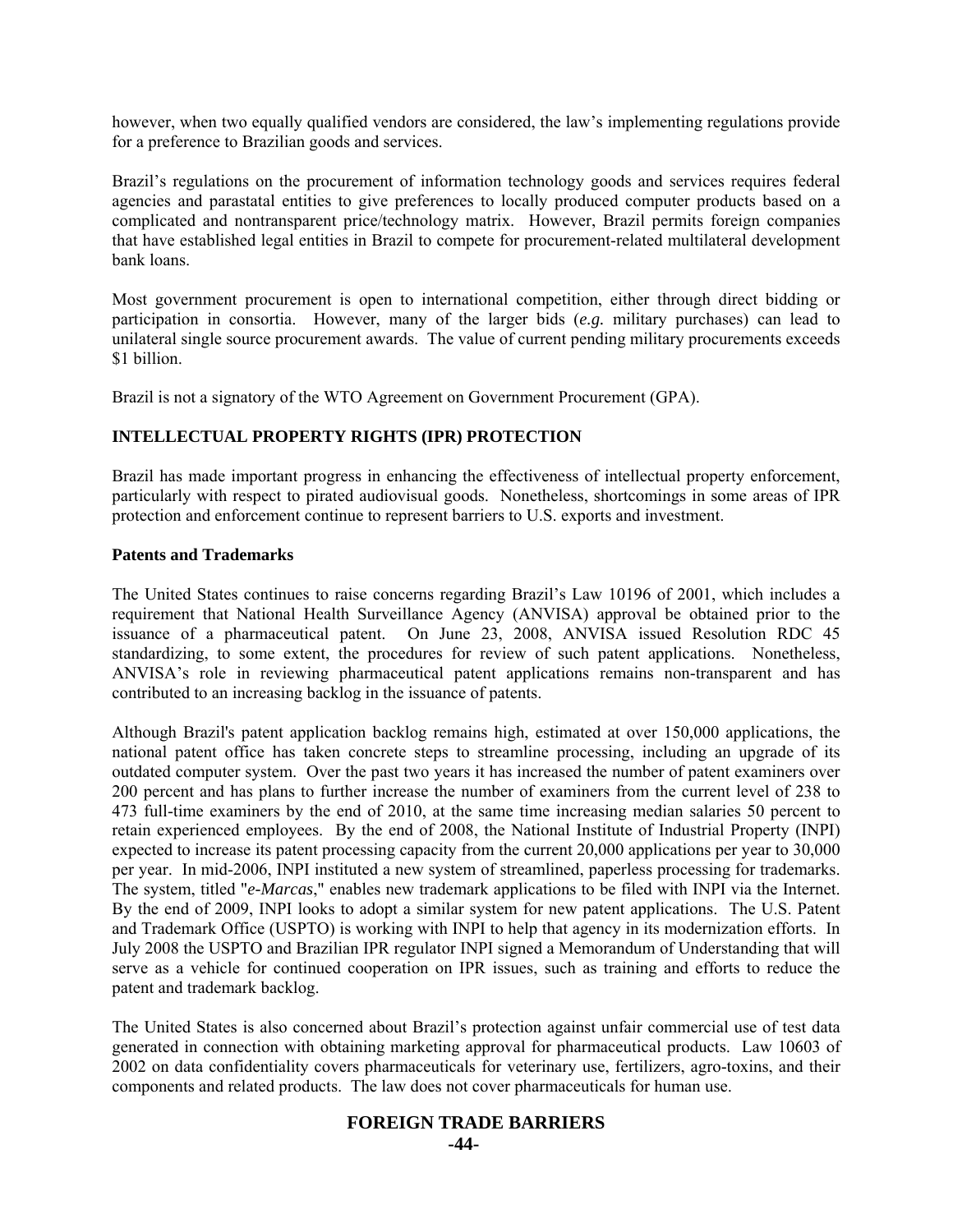# **Copyrights**

Brazil is not a party to the World Intellectual Property Organization (WIPO) Copyright Treaty or the WIPO Performances and Phonograms Treaty (collectively the "WIPO Internet Treaties").

Despite ongoing enforcement gains, piracy remains a serious problem. The International Intellectual Property Alliance (IIPA) estimates losses due to piracy of copyrighted materials in Brazil totaled at least \$1.19 billion in 2008.

## **Intellectual Property Licensing**

Patent and trademark licenses between Brazilian and foreign companies must be recorded with, and approved by, INPI and registered with the Central Bank of Brazil. Licensing contracts must contain detailed information about the terms of the agreement and royalties to be paid. In such arrangements, Brazilian law limits the amount of royalty payments that can be taken as a tax deduction, which consequently acts as a *de facto* cap on licensing fees. Royalty remittance must go through the Central Bank of Brazil.

#### **SERVICES BARRIERS**

#### **Audiovisual Services**

Foreign ownership of cable companies is limited to 49 percent, and the foreign owner must have a headquarters in Brazil and have had a presence in the country for the prior 10 years. Foreign cable and satellite television programmers are subject to an 11 percent remittance tax. The tax, however, can be avoided if the programmer invests 3 percent of its remittances in co-production of Brazilian audiovisual services. National cable and satellite operators are subject to a fixed title levy on foreign content and foreign advertising released on their channels. Law 10610 of 2002 limits foreign ownership in media outlets to 30 percent, including the print and "open broadcast" (non-cable) television sectors. Open television companies are also subject to a regulation requiring that 80 percent of their programming content be domestic in origin.

Law 10454 of 2002 aims to promote the national film industry through creation of the National Film Agency (ANCINE) and through various regulatory measures. The law imposes a fixed title levy on the release of foreign films in theaters, foreign home entertainment products, and foreign programming for broadcast television.

Remittances to foreign producers of audiovisual works are subject to a 25 percent income withholding tax. Brazilian distributors of foreign films are subject to a levy equal to 11 percent of their withholding taxes. This tax, called the CONDECINE (Contribution to the Development of a National Film Industry), is waived for the Brazilian distributor if the producer of the foreign audiovisual work agrees to invest an amount equal to 70 percent of the income withholding tax on their remittances in co-productions with Brazilian film companies. The CONDECINE tax is also levied on any foreign cinematographic or video phonographic advertisement. The fee may vary according to the advertising content and the transmission segment.

Brazil also requires that 100 percent of all films and television shows be printed locally. Importation of color prints for the theatrical and television markets is prohibited. Domestic film quotas also exist for theatrical screening and home video distribution.

#### **FOREIGN TRADE BARRIERS -45-**